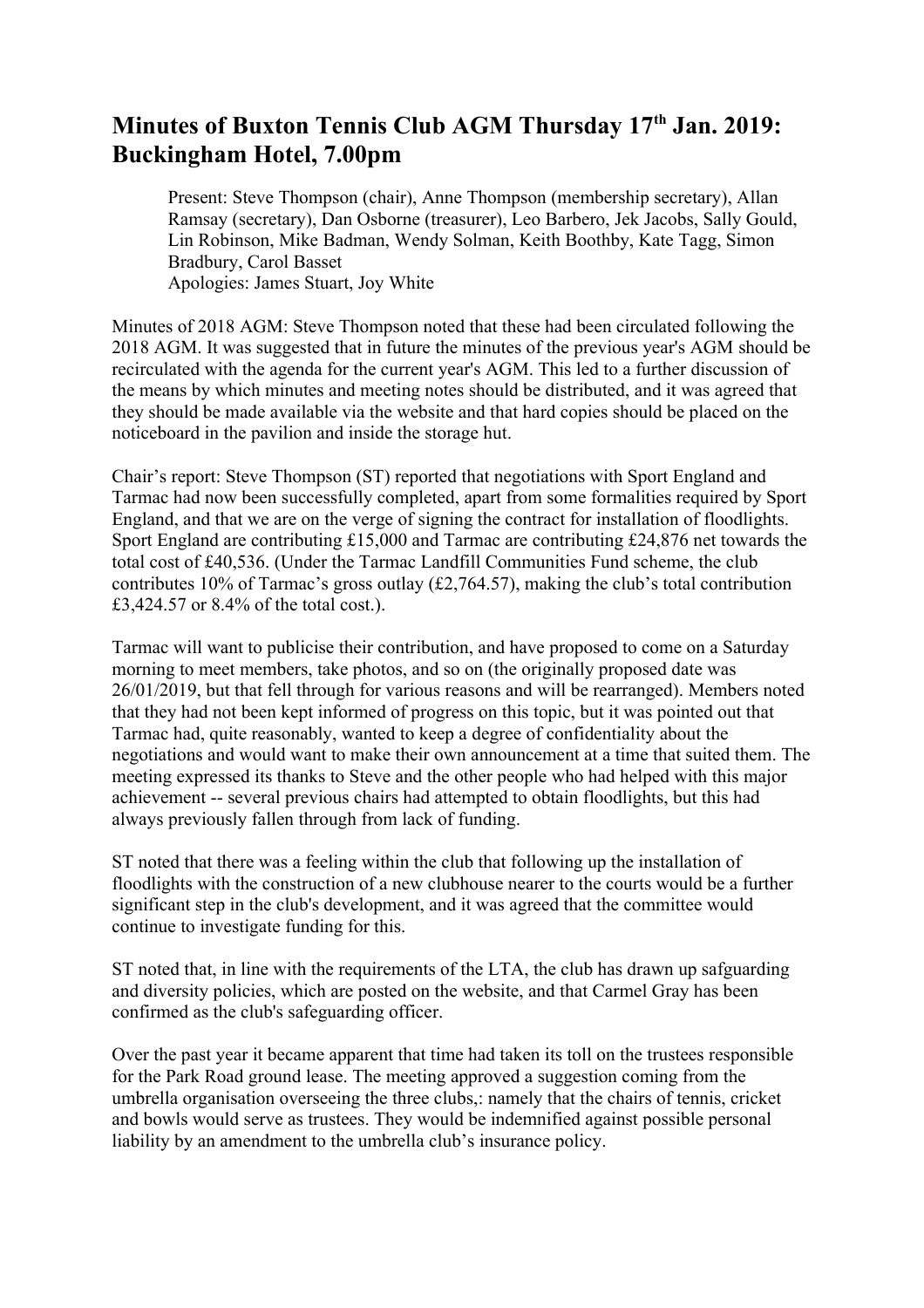ST reported that the various organisations that had been using the pavilion had discontinued their lettings, and that this would impact on the overall/joint club's income and would have knock-on effects on the tennis section. He noted that the loss of these lettings should lead to a decrease in electricity costs, but emphasised the importance of not leaving the heating on after matches and other uses of the pavilion: during the winter the tennis section are more or less the only people who use the clubhouse, so if we leave the heating on then it will probably remain on until we next use it.

The membership secretary (AT) reported that senior membership had risen (to 46) whilst junior numbers had fallen (to 33) from the very healthy level achieved in 2017, reflecting some difficulties with junior coaching last summer. There was a slight increase in family membership. Together these changes produced a small increase in subscription income.

Lin Robinson (LR) reported that we have appointed a new coach, who will start after Easter, and that she hopes to be able to rebuild junior membership to the previous levels. LR's expectation is that the coach will run junior sessions on Sunday mornings as previously, with the possibility of running adult sessions, either individual or group, on Sunday afternoons. There was considerable discussion around this. In particular, the possibility of running midweek sessions, possibly for new members, was raised and various issues relating to such sessions were discussed. It was agreed that the exact details of the coach's activity would be explored by LR, but that given that the coach would be travelling from Chesterfield it was unlikely that he would want to come for a short session in the middle of the week. The meeting congratulated Sally Gould (SG) on achieving her level 1 coaching qualification. SG anticipates that she will obtain level 2 in August -- the remaining steps are largely formal, but she needs to attend an LTA course which she will not be able to do until August. SG will then be able to make a significant contribution to coaching juniors, but unfortunately she will not be able to undertake adult coaching until she achieves level 3, which is a further and quite substantial effort.

The secretary had nothing of importance to report.

The treasurer (DO) presented the accounts, which had been informally audited by AT. These were accepted by the meeting: there was one minor expenditure by LR for which no receipt was available, and DO noted that this would not be acceptable in future. The general picture is that our income was slightly up and our expenditure was significantly down. The decrease in expenditure was largely due to not spending anything on court maintenance and to a decrease in the management charge. Neither of these factors is likely to continue -- we need to repaint the courts in the near future and to have a plan for eventually resurfacing them; and, as noted above, we no longer have a stream of income from letting the pavilion, which means that the management charge will almost certainly have to return to at least its previous level. We do have a healthy balance of £26,679 at the bank, but that is unlikely to be enough to cover the eventual cost of resurfacing the courts. Jek Jacobs (JJ) reminded the meeting that it had previously been agreed that we should ring-fence a 'sinking fund' for this purpose, and that we need a plan to ensure that this sinking fund is sufficient to cover the cost of resurfacing. DO agree that it would not be difficult to separate the bank balance into two sections, for everyday running expenses and for the sinking fund, but it was not clear how the club could build up the reserves to the necessary level. It was agreed that the committee would obtain estimates for resurfacing in order to determine the appropriate sum to set aside each year in order to meet that cost when it falls due.